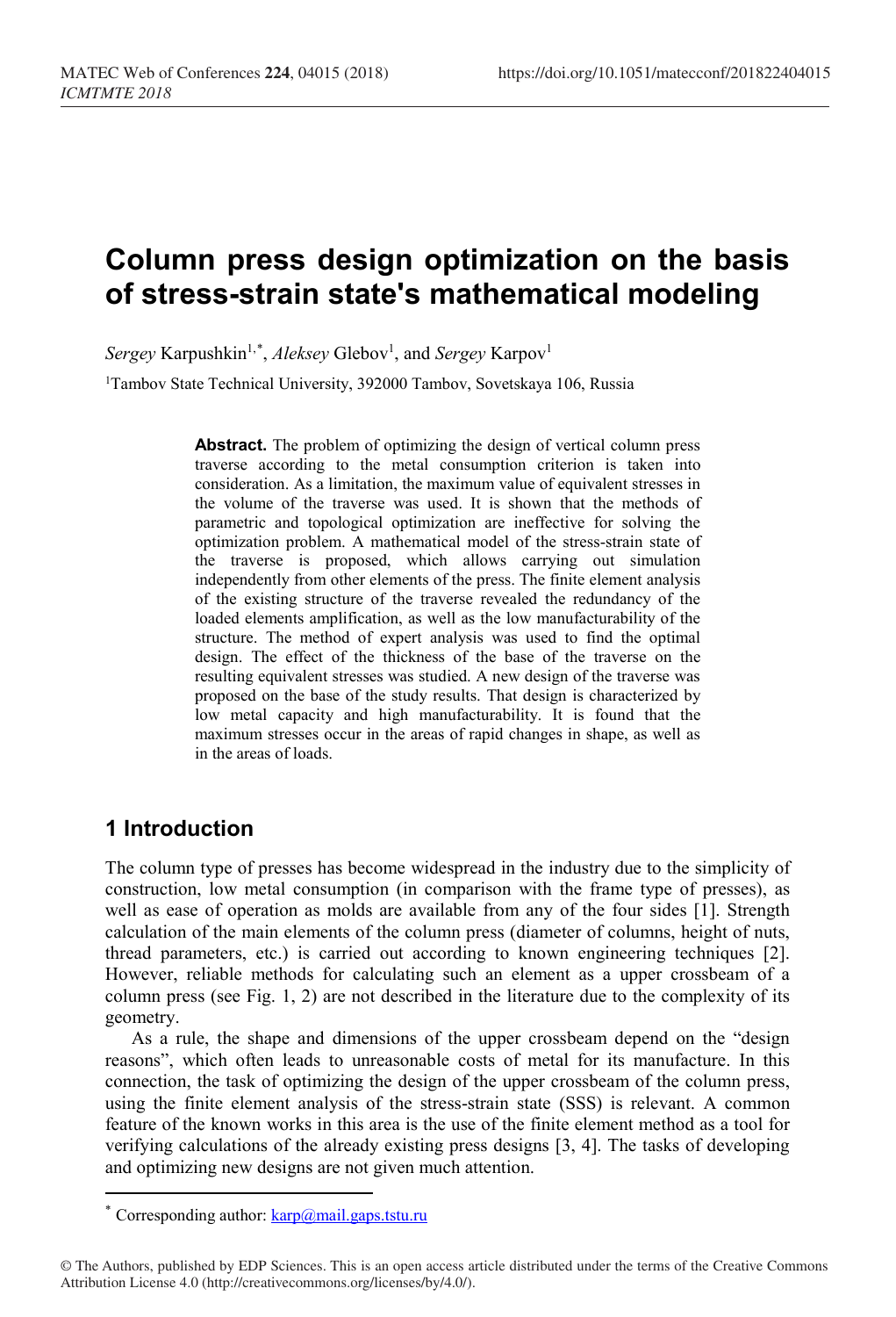### **2 Mathematical model of stress-strain state of column press upper crossbeam**

The vector field **u** of body displacements under the influence of deformations caused by external forces is described by the differential equation of Lame equilibrium [5]:

$$
\frac{2(1-v)}{1-2v}\text{grad}(\text{div}\mathbf{u}) - \text{rot}(\text{rot}\mathbf{u}) = 0, \qquad (1)
$$

where ν is Poisson's ratio.





**Fig. 1.** General view of column press. **Fig. 2.** Upper crossbeam of the column press.

Under the influence of the load, the upper crossbeam may slightly move along the columns that serve as guides. We set the condition for the absence of displacements along the *x* and *y* axes on cylindrical surfaces  $\Omega_{hole}$  (see Fig. 2) of upper crossbeam hole:

$$
u_x = 0 \Big|_{\Omega_{hole}}; \ u_y = 0 \Big|_{\Omega_{hole}}. \tag{2}
$$

Vertical movement of the upper crossbeam is limited by the column nuts. Consequently, the boundary condition in the region  $\Omega_{nut}$  of the upper crossbeam contact with the nuts will have the form

$$
u_z = 0\Big|_{\Omega_{nu}}.\tag{3}
$$

External load is transferred to the upper crossbeam from the hydraulic cylinder through a package of plates and molds. We assume that there is no friction between the upper heating plate, the heat insulating plates, the column nuts and the base of the beam. a monolithic system is considered. Without taking into account the geometry of the specific molds, their number and location on the lower plate, it can be assumed that the load is distributed evenly over the working surface  $\Omega_{up}$  of the upper plate of the press, rigidly

connected with the upper crossbeam through the layer of heat-insulating plates: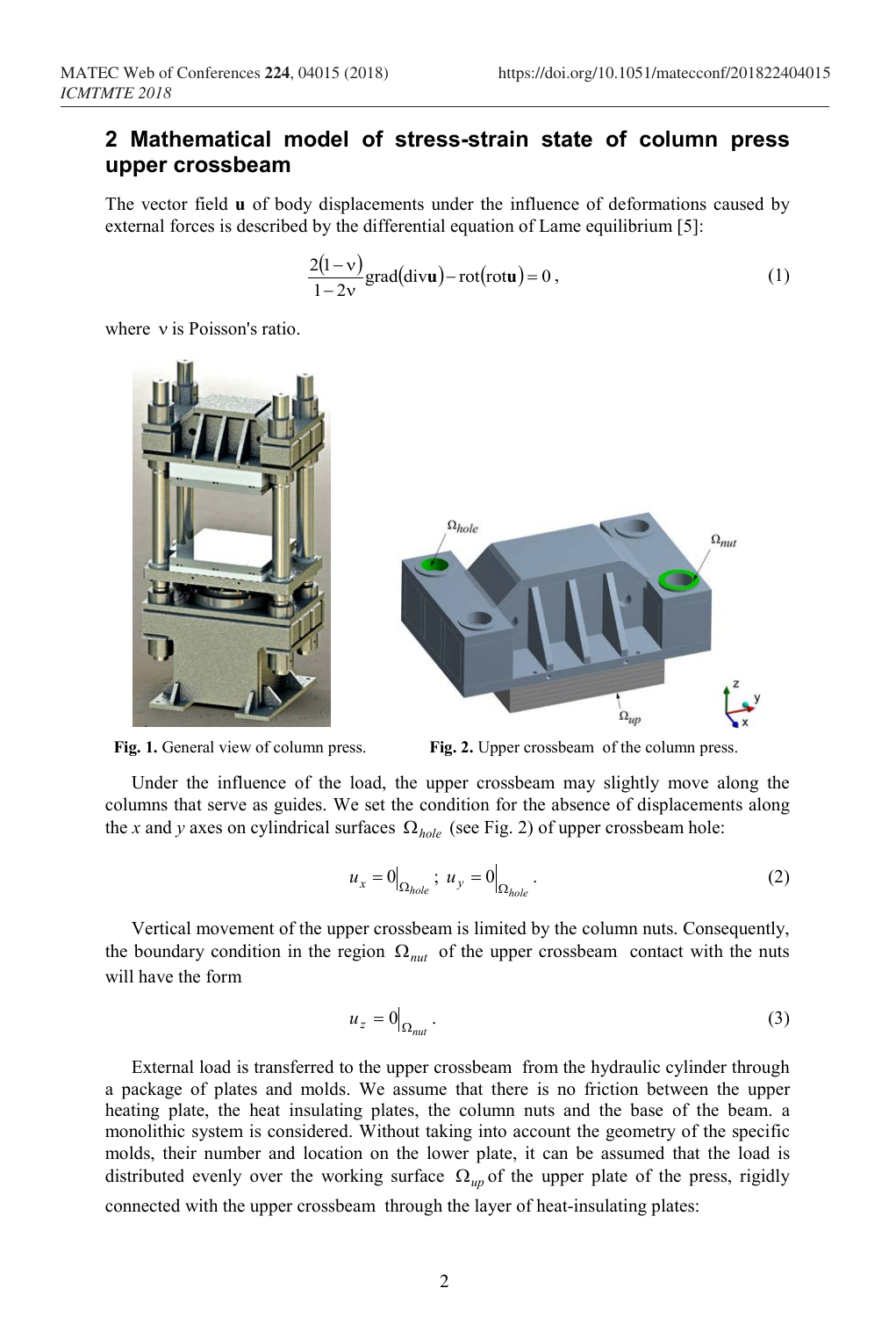$$
\sigma_z = \frac{P}{F}\bigg|_{\Omega_{up}},\tag{4}
$$

where  $\sigma_z$  is *z*-component of normal stresses, Pa;

*P* is the force developed by the hydraulic cylinder, N;

 $F$  is the working surface area of the press plate,  $m^2$ .

To simulate the effect of molds on the design syste m, we add the condition of the surface non-deformability  $\Omega_{uv}$  in the vertical direction (this condition is relevant to the case

when all plate working surfaces are filled with with molds):

$$
u_z = \text{const}|_{\Omega_{up}}.\tag{5}
$$

Vectors of normal stresses **σ** , tangential stresses **τ** and displacements **u** are connected through linear deformations **ε** and angular deformations **γ** :

$$
\varepsilon_x = \frac{\partial u_x}{\partial x}; \ \varepsilon_y = \frac{\partial u_y}{\partial y}; \ \varepsilon_z = \frac{\partial u_z}{\partial z}; \tag{6}
$$

$$
\sigma_x = \frac{Ev(\varepsilon_x + \varepsilon_y + \varepsilon_z)}{(1+v)(1-2v)} + \frac{E\varepsilon_x}{1+v};
$$
  
\n
$$
\sigma_y = \frac{Ev(\varepsilon_x + \varepsilon_y + \varepsilon_z)}{(1+v)(1-2v)} + \frac{E\varepsilon_y}{1+v};
$$
  
\n
$$
\sigma_z = \frac{Ev(\varepsilon_x + \varepsilon_y + \varepsilon_z)}{(1+v)(1-2v)} + \frac{E\varepsilon_z}{1+v};
$$
\n(7)

$$
\gamma_x = \frac{\partial u_y}{\partial x} + \frac{\partial u_x}{\partial y}; \ \gamma_y = \frac{\partial u_z}{\partial y} + \frac{\partial u_y}{\partial z}; \ \gamma_z = \frac{\partial u_x}{\partial z} + \frac{\partial u_z}{\partial x}
$$
(8)

$$
\tau_x = \frac{E\gamma_x}{2(1+\nu)}; \ \tau_y = \frac{E\gamma_y}{2(1+\nu)}; \ \tau_z = \frac{E\gamma_z}{2(1+\nu)}, \tag{9}
$$

where *E* is Young's modulus of elasticity, Pa.

As a criterion for evaluating the strength of structures, the concept of equivalent stresses in the fourth strength hypothesis is most often used. The calculated values of the equivalent stresses should not exceed the yield strength of the material used  $[\sigma_T]$  when taking into account the strength margin (factor)

*E*

$$
K\varepsilon_{eqv} < [\sigma_T], \tag{10}
$$

where  $K$  is strength factor;

$$
\varepsilon_{eqv} = \sqrt{\frac{1}{2} \left[ (\sigma_1 - \sigma_2)^2 + (\sigma_2 - \sigma_3)^2 + (\sigma_3 - \sigma_1)^2 \right]}
$$
(11)

is equivalent stress, Pa;

 $σ<sub>1</sub>$ ,  $σ<sub>2</sub>$ ,  $σ<sub>3</sub>$  are main stresses, Pa.

The main stresses are the roots of the characteristic equation of the stressed state [6]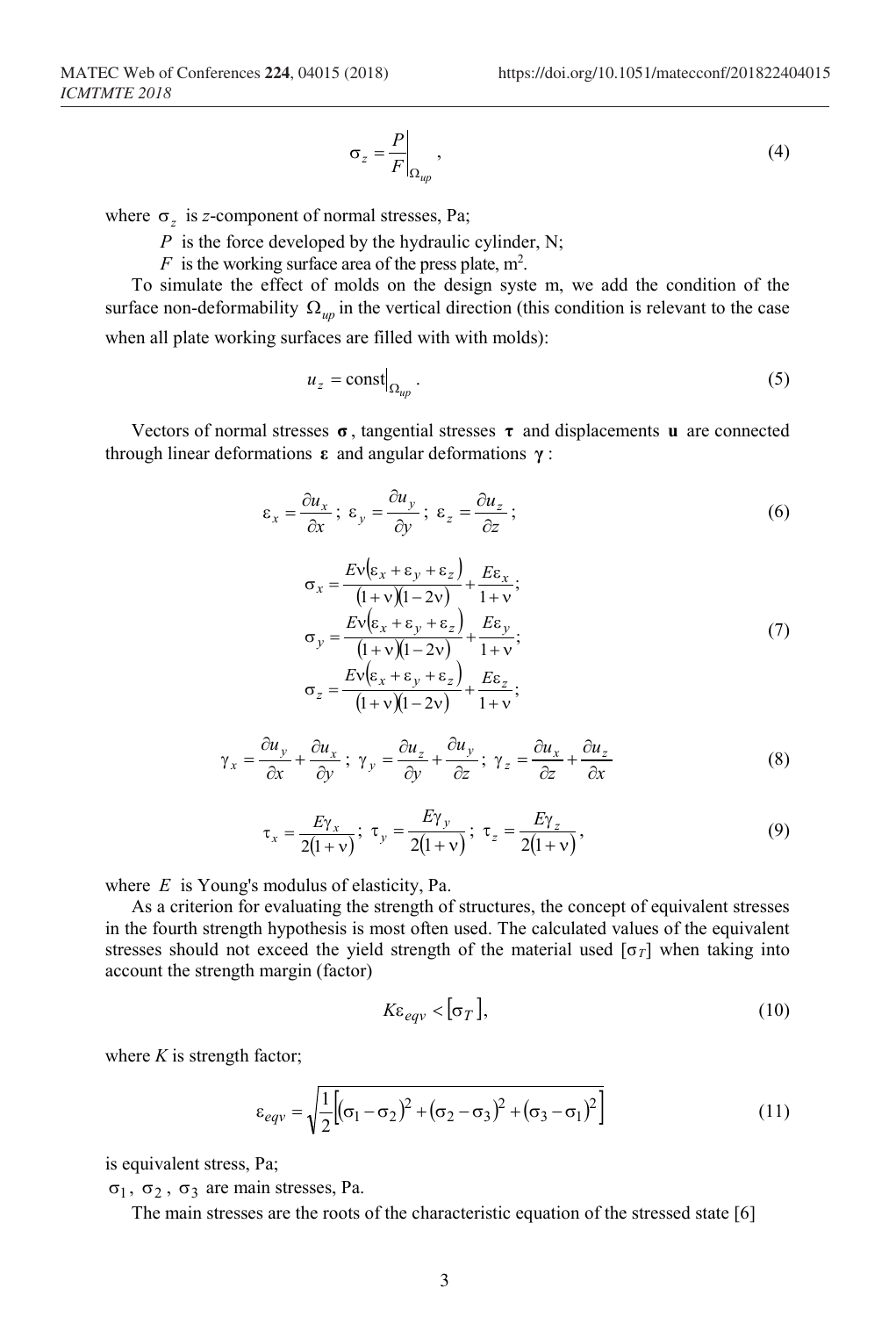$$
\sigma_{\nu}^{3} - \sigma_{\nu}^{2} J_{1} - \sigma_{\nu} J_{2} - J_{3} = 0,
$$
\n(12)

where  $J_1 = \sigma_x + \sigma_y + \sigma_z$ ;

$$
J_2 = -\sigma_x \sigma_y - \sigma_y \sigma_z - \sigma_z \sigma_x + \tau_x^2 + \tau_y^2 + \tau_z^2;
$$
  

$$
J_3 = \sigma_x \sigma_y \sigma_z + 2\tau_x \tau_y \tau_z - \sigma_x \tau_y^2 - \sigma_y \tau_z^2 - \sigma_z \tau_x^2.
$$

It is assumed that  $\sigma_1 > \sigma_2 > \sigma_3$ .

Thus, the problem of optimizing the design of the upper crossbeam of the column press can be formulated as follows: it is necessary to find such structural characteristics of the upper crossbeam (thickness of the main plate, reinforcement scheme, thickness and the method of coupling of all reinforcement elements) that ensure the minimum value of its mass if the conditions of the mathematical model of the stress-strain state (1)-(12) are satisfied.

### **3 Upper crossbeam optimization**

In cases, if all variable variables are defined, the areas of their definition are known and an adequate mathematical model of the object of investigation is constructed, we can apply any of the traditional methods of optimization.

Since the analysis of the objects described by partial differential equations requires considerable CPU time, it is quite effective to use the theory of experimental design [7]. According to this theory, a complex objective function is replaced by a multidimensional (in terms of the number of variable variables or factors) polynomial. In most cases, it is sufficient to construct a polynomial of the second degree. Calculation of the coefficients of the polynomial is carried out by the regression analysis, in particular, using the method of least squares. For this, a series of computational experiments is carried out at strictly defined points of the factor space, the totality of which is called the experimental design. It was shown in [7] that when optimizing the temperature fields of the heating plates of presses, a high efficiency (accuracy of approximation) was demonstrated by the Box-Behnken non-compositional design and the rotatable design, whose informational function is an isosurfaces in the form of concentric hyperspheres.

The solution of this optimization problem is complicated by the fact that variable variables are not explicitly known, and their formalization is quite challenging. For example, it is extremely difficult to describe such a parameter as a "reinforcement scheme" using a set of scalar variables.

Topological optimization is currently a popular method for solving such strength problems [8]. The idea of this method is based on the search for the best distribution of material in a given volume: lightly loaded areas of the structure that do not contain technological elements (for example, fixing holes) are gradually reduced, thereby reducing the total mass. The method of topological optimization is implemented in some modern systems of engineering analysis. The result of its application is the image of the design, containing elements with irregularly shaped surfaces. For this reason, subsequent design and processing of the results is required. The method of topological optimization is highly efficient when using additive technologies for which there are no strict process limitations (it is possible to manufacture parts containing cavities of arbitrary shape) [9]. With regard to presses, topological optimization is not always justified, and the solutions obtained are often non-technological [8].

In this paper, the method of expert analysis was used to solve the optimization problem. At the first stage, the structure of the existing upper crossbeam was analyzed, its shortcomings were revealed. The second stage was the development of a new design meeting the requirements of strength, low metal content and manufacturability. A step-by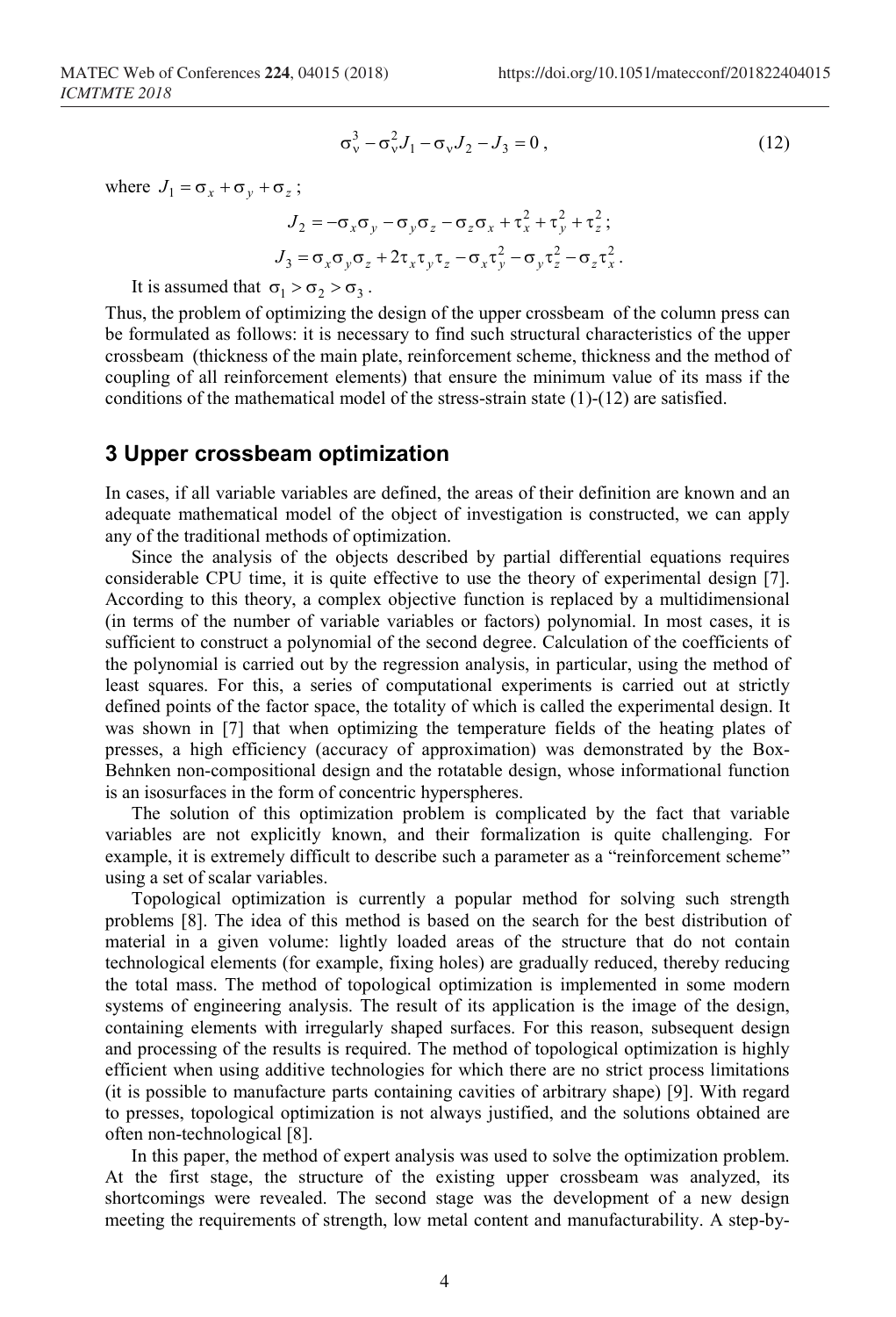step method of development with intermediate analysis of results was applied: the structural elements were added gradually, with strengthening of the most loaded areas.

#### **3.1 Analysis of the existing design**

In Fig. 2 shows the upper crossbeam of a column press for the production of rubber products manufactured by corporation "Zavod Tambovpolimermash", Tambov, Russia. This design was analyzed in accordance with the presented mathematical model. To solve equations (1) - (12), we used the ANSYS finite element analysis system. he geometry of the upper crossbeam was approximated by SOLID186 20-node finite elements of the second order (see Fig. 3) with three degrees of freedom:  $u_x$ ,  $u_y$ ,  $u_z$  [10].



#### **Fig. 3.** ANSYS SOLID186 finite element.

The upper crossbeam is made of steel 40,  $E = 2 \cdot 10^{11}$  Pa,  $v = 0.28$ . Nominal press force  $P = 2.5 \cdot 10^6$  N.



**Fig. 4.** The equivalent stress field of the existing upper crossbeam.

Fig. 4 shows the equivalent stress field of the upper crossbeam on a logarithmic scale. The maximum stresses were 71 MPa. We note that the areas of stress concentrators were not taken into account, since the calculated values in these areas can significantly exceed the true stresses due to accepted assumptions (no friction between the press elements). The yield point of steel 40 is 330 MPa. Thus, with a mass of 538 kg, the strength factor is 4.65. The current design of the upper crossbeam meets the requirements of strength, but it has a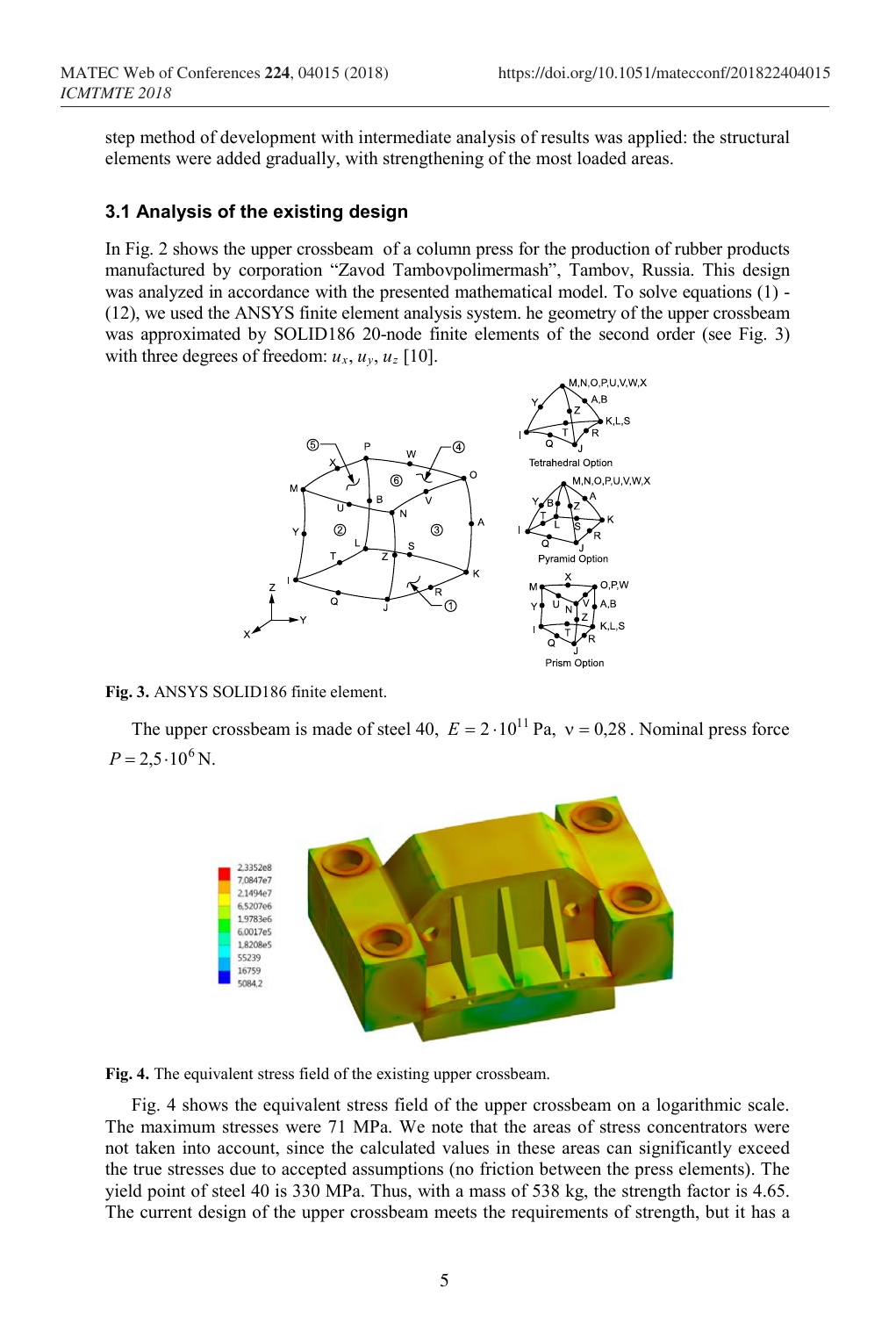high metal capacity. Low manufacturability due to the large total length of the welded seam is also a disadvantage of this design.

#### **3.2 Development of a new design**

The simplest design of the upper crossbeam, which is a flat plate with the dimensions  $600\times600\times20$  mm (see Fig. 5) was used for the development of a new design.

The results of calculating the equivalent stresses for varying the plate thickness in the range from 20 to 60 mm are summarized in Table. 1. A graphical representation of the results is shown in Fig. 6.



**Fig. 5.** Initial design of upper crossbeam. **Fig. 6.** Dependence of maximum equivalent stresses on the thickness of flat upper crossbeam.

| Thickness, mm | Mass, kg |     |      | Maximum stress, MPa   Strength factor   Max displacement, mm |
|---------------|----------|-----|------|--------------------------------------------------------------|
|               | 129      |     | 0.64 | 0.42                                                         |
|               | .56      | 328 | 1.01 | 0.29                                                         |
| 40            | ' 84     | 242 | 1.36 | 0.22                                                         |
| 50            |          |     |      |                                                              |
| 6U            | 239      |     | 50   |                                                              |

**Table 1.** Optimization of flat upper crossbeam.



**Fig. 7.** Final design of upper crossbeam.

From the results obtained it follows that the strength condition is satisfied for flat upper crossbeam s with a thickness of more than 30 mm. With an increase in thickness over 40 mm, the growth rate of the strength factor is significantly reduced, but the mass increases linearly. Consequently, the use of upper crossbeam with a base thickness of more than 40 mm is irrational.

A gradual increase in the rigidity of the upper crossbeam by adding reinforcing elements made it possible to propose the design shown in Fig. 7. For this upper crossbeam, the maximum equivalent stresses were 181 MPa at a mass of 170 kg. Thus, with approximately the same mass for this design, the strength factor was 33% higher than for a flat upper crossbeam with a thickness of 40 mm.The existing upper crossbeam exceeds the mass of a new design more than 3 times. However, the proposed upper crossbeam does not